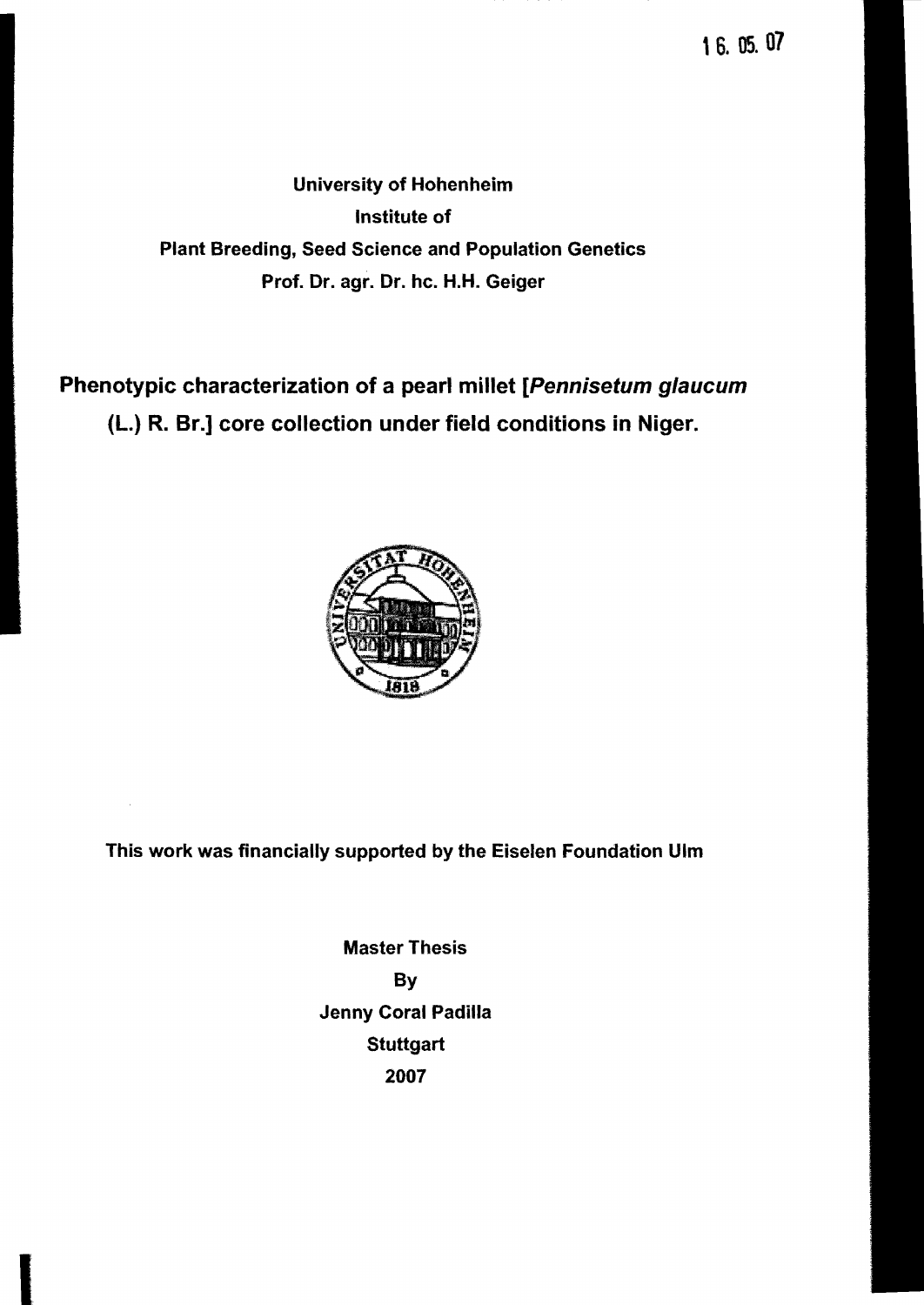## **5 CONCLUSION**

In the core collection useful diversity was found for all yield related traits, maturity and disease resistance. Moreover, the correlations detected between several quantitative traits are helpful to plant breeders. The usefulness of this pearl millet core collection and the testing in Niger was indicated by the identification of three accessions with a potential direct use for pearl millet breeding programs in West Africa and the detection of geographical regions with promising germplasm for several important traits. But nevertheless, some traits were observed at a very low frequency or even not to be represented in the core collection. Thus, there is a demand to examine if these traits are included in the total pearl millet collection. Otherwise, there would be the need of further specific collection of germplasm to include these traits.

The results of the present study can be used for further investigations.

Holbrook et al. (2000a) screened a peanut core collection for sources of resistance to Meloidogyne arenaria. Afterwards he proved that there is a high success rate of at least 50 percent to detect further resistance sources when screening clusters of the total collection that contain accessions of the core collection found to have the desirable trait (Holbrook et al. 2000b). Also, Miklas et al. (1999) showed in his investigation on sources of resistance to white mold in a subsampie of the common bean core collection, that resistance found in a core collection can lead to an efficient and systematic evaluation of the total collection for additional and perhaps better sources of resistance to diseases. Correspondingly, the results of the present study can be used for targeted screening of the total pearl millet collection for useful traits.

The information gained in this study can also be used to design further evaluation trials of the material with useful traits, but not adapted to the length of growing season at the experimental location, in other regions of West Africa according to their maturity to test their adaptation and potential suitability for specific breeding programs.

The centres of origin of a crop have been reported to be a good source of variation. Accordingly, it should be verified if a reduction of the high proportion of Indian materials in the core collection in favour of materials from the sahelian zone would lead to a higher probability to identify useful traits in the core collection.